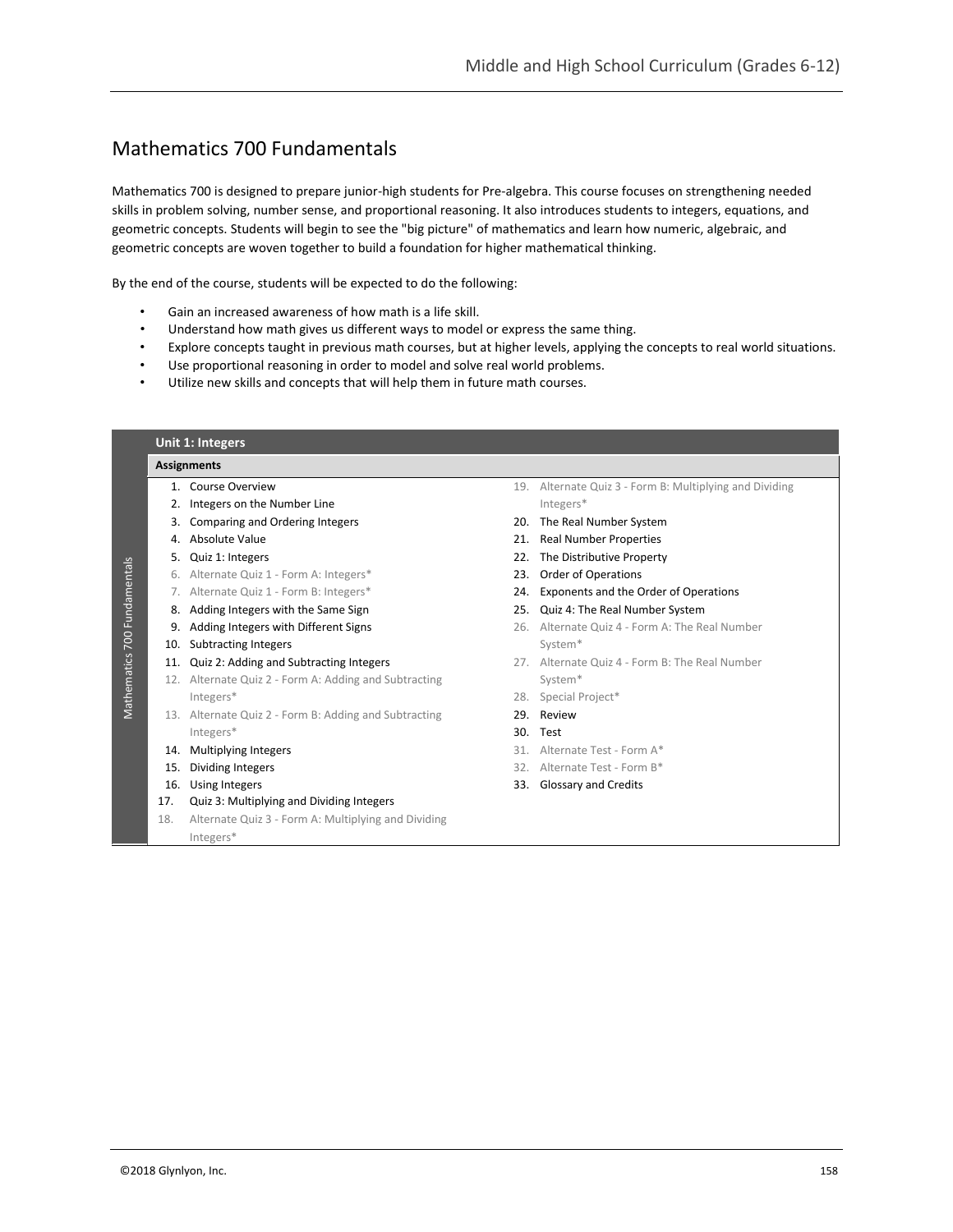## **Unit 2: Fractions**

#### **Assignments**

Mathematics 700 Fundamentals

Mathematics 700 Fundamentals

Mathematics 700 Fundamentals

Mathematics 700 Fundamentals

- 
- 
- 3. Divisibility Rules and Prime Factorization 16. Dividing Fractions
- 4. Greatest Common Factor and Least Common Multiple 17. Quiz 3: Multiplying and Dividing Fractions
- 
- 6. Alternate Quiz 1 Form A: Working with Fractions\* Fractions\*
- 
- 8. Adding and Subtracting Fractions with Like Fractions\* Fractions\* Denominators 20. Project: Chef for a Day
- 9. Adding and Subtracting Fractions with Unlike 21. Special Project\* Denominators 22. Review
- 10. Reducing Fractions 23. Test
- 11. Quiz 2: Adding and Subtracting Fractions 24. Alternate Test Form A\*
- 12. Alternate Quiz 2 Form A: Adding and Subtracting 25. Alternate Test Form B\* Fractions\* 26. Glossary and Credits
- 13. Alternate Quiz 2 Form B: Adding and Subtracting Fractions\*
- **Unit 3: Decimals**

#### **Assignments**

- 1. Comparing and Ordering Decimals 11. Scientific Notation
- 2. Rounding and Estimating Decimals 12. The Metric System
- 3. Adding and Subtracting Decimals 13. Quiz 2: Applying Decimals
- 
- 
- 6. Alternate Quiz 1 Form A: Decimals and Their 16. Special Project\* Operations\* 17. Review
- 7. Alternate Quiz 1 Form B: Decimals and Their 18. Test Operations\* 19. Alternate Test - Form A\*
- 8. Terminating and Repeating Decimals 20. Alternate Test Form B\*
- 9. Fractions as Decimals 21. Glossary and Credits
- 10. Using Decimals
- 1. Fractions and Mixed Numbers 14. Comparing and Ordering Fractions
- 2. Equivalent Fractions 15. Multiplying Fractions
	-
	-
- 5. Quiz 1: Working with Fractions 18. Alternate Quiz 3 Form A: Multiplying and Dividing
- 7. Alternate Quiz 1 Form B: Working with Fractions\* 19. Alternate Quiz 3 Form B: Multiplying and Dividing
	-
	-
	-
	-
	-
	-
	-
	-
	-
	-
- 4. Multiplying and Dividing Decimals 14. Alternate Quiz 2 Form A: Applying Decimals\*
- 5. Quiz 1: Decimals and Their Operations 15. Alternate Quiz 2 Form B: Applying Decimals\*
	-
	-
	-
	-
	-
	-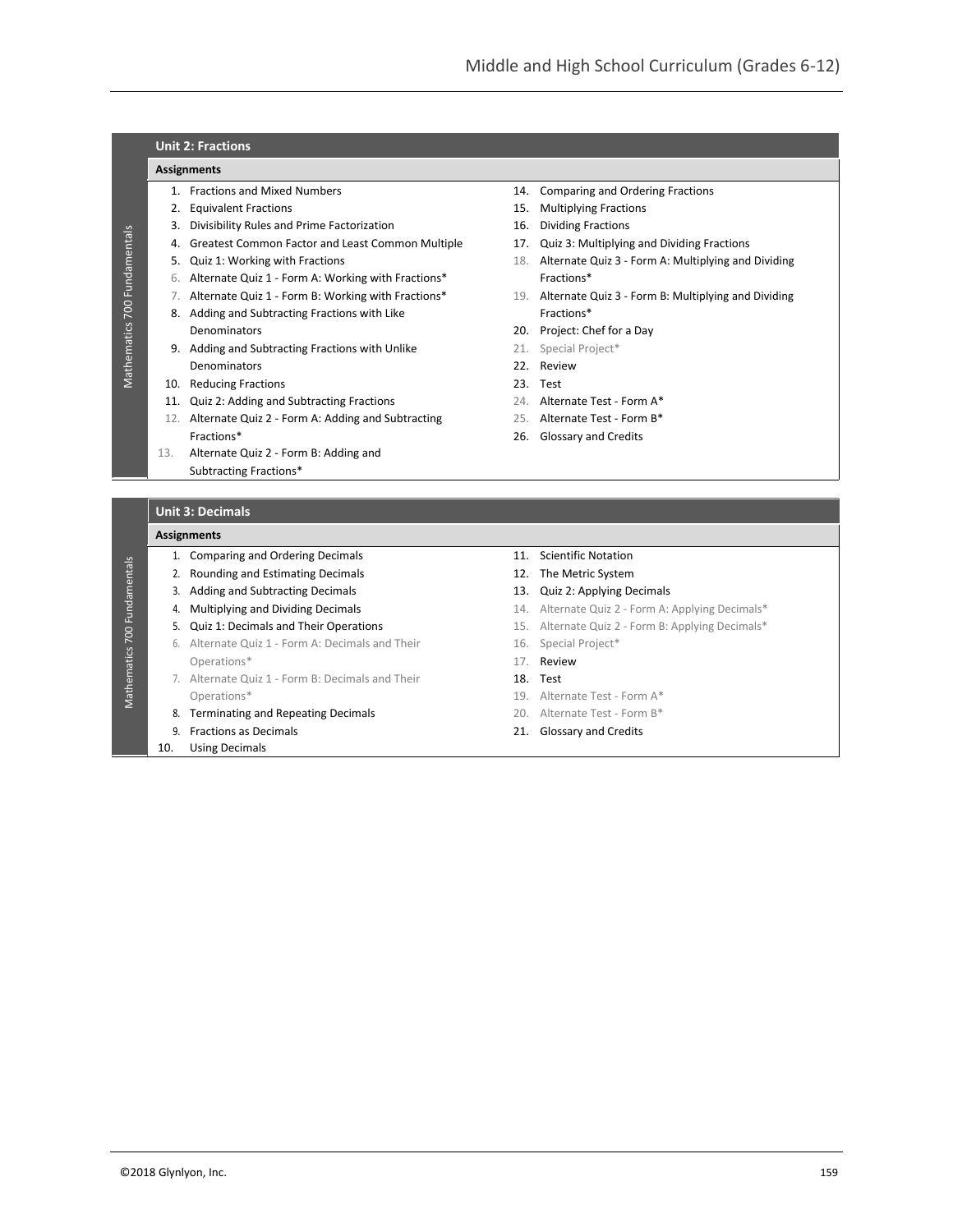| ſ      |
|--------|
| l<br>í |
| í<br>í |
|        |
|        |
|        |
|        |
|        |
|        |
|        |
|        |
|        |
|        |
|        |
|        |
|        |
|        |
|        |
|        |
|        |

Mathematics 700 Fundamentals

**Mathematics 700 Fundamentals** 

#### **Unit 4: Patterns and Equations**

#### **Assignments**

- 1. Working with Variables and Expressions 18. Quiz 3: Solving Equations
- 
- 
- 4. Using Formulas to Solve Problems 21. Solving Two-Step Equations
- 5. Quiz 1: Variable Expressions 22. Working with Inequalities
- 6. Alternate Quiz 1 Form A: Variable Expressions\* 23. Solving One-Step Inequalities
- 7. Alternate Quiz 1 Form B: Variable Expressions\* 24. Quiz 4: Equations and Inequalities
- 
- 9. Describing Number Patterns **Internally and Security** Inequalities\*
- 
- 11. Identifying Function Rules **Internalisal Executive Contracts** Inequalities\*
- 12. Quiz 2: Patterns and Functions 27. Special Project\*
- 13. Alternate Quiz 2 Form A: Patterns and Functions\* 28. Review
- 14. Alternate Quiz 2 Form B: Patterns and Functions\* 29. Test
- 15. Solving Equations Using Mental Math 30. Alternate Test Form A\*
- 16. Solving Equations Using Addition and Subtraction 31. Alternate Test Form B\*
- 17. Solving Equations Using Multiplication and Division 32. Glossary and Credits

### **Unit 5: Ratios and Proportions**

#### **Assignments**

- 
- 
- 
- 
- 5. Alternate Quiz 1 Form A: Ratios, Rates, and 19. Quiz 3: Fractions, Decimals, and Percents
- 6. Alternate Quiz 1 Form B: Ratios, Rates, and Percents\*
- 7. Converting Customary Units **Percents Percents Percents Percents**
- 8. Converting Metric Units **22. Special Project**\*
- 9. Similarity 23. Review
- 10. Scale Drawings 24. Test
- 
- 
- 13. Alternate Quiz 2 Form B: Using Proportions\* 27. Glossary and Credits
- 
- 14. Converting Between Fractions, Decimals, and Percents
- 
- 2. Translating Word Sentences 19. Alternate Quiz 3 Form A: Solving Equations\*
- 3. Evaluating Expressions **20. Alternate Quiz 3 Form B: Solving Equations**\*
	-
	-
	-
	-
- 8. Identifying Number Patterns 25. Alternate Quiz 4 Form A: Equations and
- 10. Identifying Functions 26. Alternate Quiz 4 Form B: Equations and
	-
	-
	-
	-
	-
	-
- 1. Ratios 15. Percent of a Number
- 2. Rates 2. Percent of Change 2. Percent of Change
- 3. Proportions 17. Solving Percent Problems Using Proportions
- 4. Quiz 1: Ratios, Rates, and Proportions 18. Solving Percent Problems Using Equations
	-
	- Proportions\* 20. Alternate Quiz 3 Form A: Fractions, Decimals, and
	- Proportions\* 21. Alternate Quiz 3 Form B: Fractions, Decimals, and
		-
		-
		-
- 11. Quiz 2: Using Proportions 25. Alternate Test Form A\*
- 12. Alternate Quiz 2 Form A: Using Proportions\* 26. Alternate Test Form B\*
	-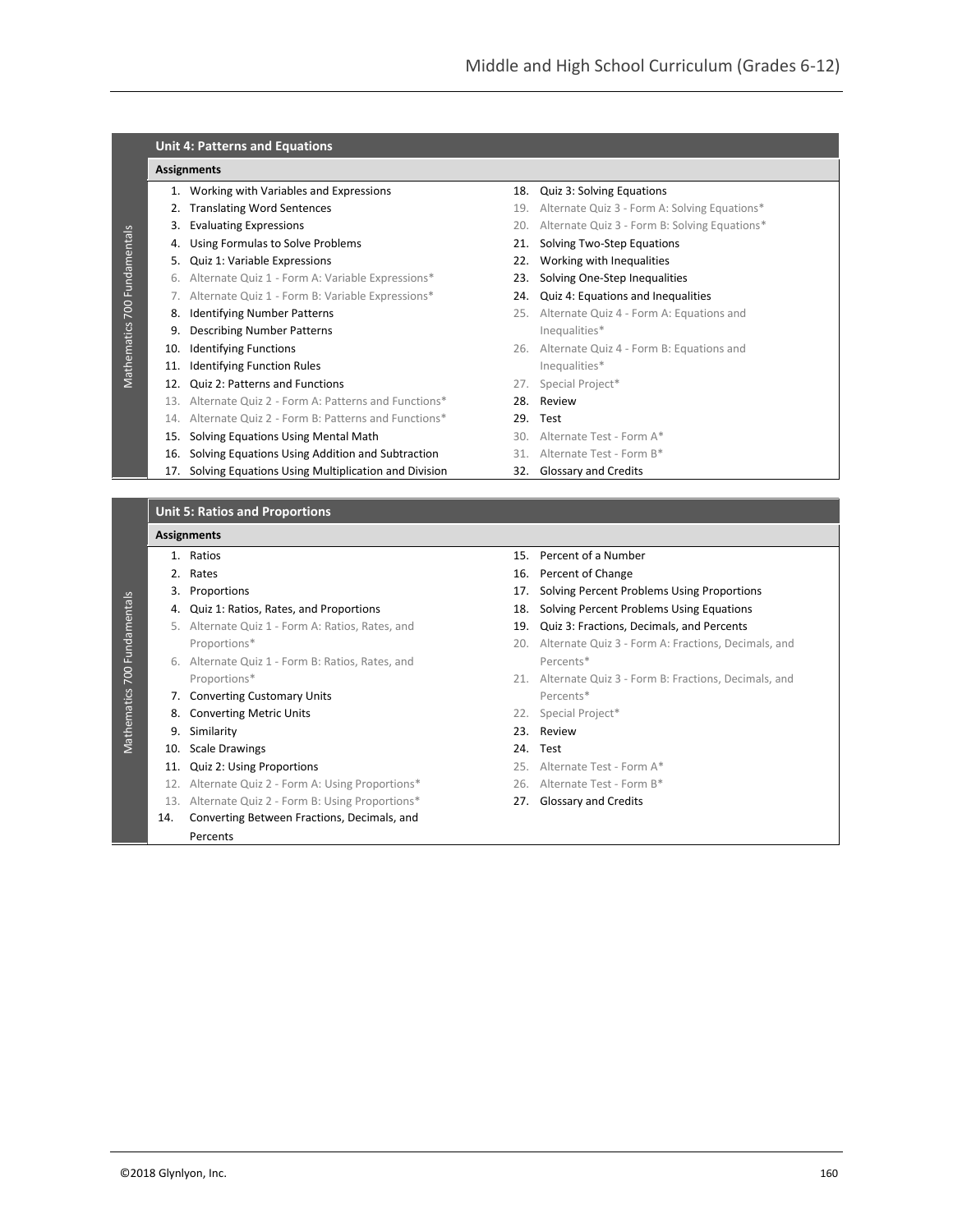|                 |    | Unit 6: Probability and Graphing        |     |                                       |  |  |  |
|-----------------|----|-----------------------------------------|-----|---------------------------------------|--|--|--|
| Funda<br>mental |    | <b>Assignments</b>                      |     |                                       |  |  |  |
|                 | 1. | Theoretical Probability                 | 11. | Direct Variation                      |  |  |  |
|                 |    | <b>Experimental Probability</b>         | 12. | Quiz 2: Functions                     |  |  |  |
|                 | 3. | Sample Space                            | 13. | Alternate Quiz 2 - Form A: Functions* |  |  |  |
| $\frac{1}{6}$   | 4. | Independent and Dependent Events        | 14. | Alternate Quiz 2 - Form B: Functions* |  |  |  |
| .               |    | 5. Quiz 1: Probability                  | 15. | Special Project*                      |  |  |  |
|                 | 6. | Alternate Quiz 1 - Form A: Probability* | 16. | Review                                |  |  |  |
|                 |    | Alternate Quiz 1 - Form B: Probability* | 17. | Test                                  |  |  |  |
|                 | 8. | <b>Graphing Ordered Pairs</b>           | 18. | Alternate Test - Form A*              |  |  |  |
|                 | 9. | <b>Graphing Linear Equations</b>        | 19. | Alternate Test - Form B*              |  |  |  |
|                 |    | 10. Slope                               | 20. | Glossary and Credits                  |  |  |  |
|                 |    |                                         |     |                                       |  |  |  |

#### **Unit 7: Data Analysis**

|                  | <b>Assignments</b>                             |                                                 |  |  |  |
|------------------|------------------------------------------------|-------------------------------------------------|--|--|--|
|                  |                                                | 1. Collecting Data                              |  |  |  |
| Fundame<br>ntals | 2.                                             | Determining Mean, Median, and Mode              |  |  |  |
|                  | 3.                                             | Using Mean, Median, and Mode                    |  |  |  |
|                  | 4.                                             | <b>Using Range</b>                              |  |  |  |
|                  |                                                | 5. Quiz 1: Describing Data                      |  |  |  |
|                  |                                                | 6. Alternate Quiz 1 - Form A: Describing Data*  |  |  |  |
| 700              | 7. Alternate Quiz 1 - Form B: Describing Data* |                                                 |  |  |  |
| 美景景              |                                                | 8. Box-and-Whisker Plots                        |  |  |  |
|                  |                                                | 9. Stem-and-Leaf Plots                          |  |  |  |
|                  |                                                | 10. Histograms                                  |  |  |  |
|                  |                                                |                                                 |  |  |  |
|                  |                                                | 12. Quiz 2: Organizing Data                     |  |  |  |
|                  |                                                | 13. Alternate Quiz 2 - Form A: Organizing Data* |  |  |  |
|                  |                                                | 14. Alternate Quiz 2 - Form B: Organizing Data* |  |  |  |
|                  |                                                | 15. Line Graphs                                 |  |  |  |

- 16. Bar Graphs
- 17. Circle Graphs
- 18. Scatter Plots
- 19. Quiz 3: Graphing Data and Making Predictions 20. Alternate Quiz 3 - Form A: Graphing Data
- and Making Predictions\*
- 21. Alternate Quiz 3 Form B: Graphing Data and Making Predictions\*
- 22. Special Project\*
- 23. Review
- 24. Test
- 25. Alternate Test Form A\*
- 26. Alternate Test Form B\*
- 27. Glossary and Credits

### **Unit 8: Geometry Assignments**

- 2. Special Pairs of Angles 16. Reflections
	-
	-

Mathematics 700 Fundamentals

Mathematics 700 Fundamentals

- 5. Quiz 1: Basic Geometry 19. Quiz 3: Transformations
- 
- 
- 8. Project: Inscribed Polygons 22. Special Project\*
- 
- 10. Quadrilaterals 24. Test
- 
- 
- 
- 14. Alternate Quiz 2 Form B: Classifying Polygons\*
- 1. Introduction to Geometry **15. Symmetry** 
	-
- 3. Polygons 17. Translations
- 4. Circles 18. Compound Transformations
	-
- 6. Alternate Quiz 1 Form A: Basic Geometry\* 20. Alternate Quiz 3 Form A: Transformations\*
- 7. Alternate Quiz 1 Form B: Basic Geometry\* 21. Alternate Quiz 3 Form B: Transformations\*
	-
- 9. Triangles 23. Review
	-
- 11. Similar Polygons 25. Alternate Test Form A\*
- 12. Quiz 2: Classifying Polygons 26. Alternate Test Form B\*
- 13. Alternate Quiz 2 Form A: Classifying Polygons\* 27. Glossary and Credits